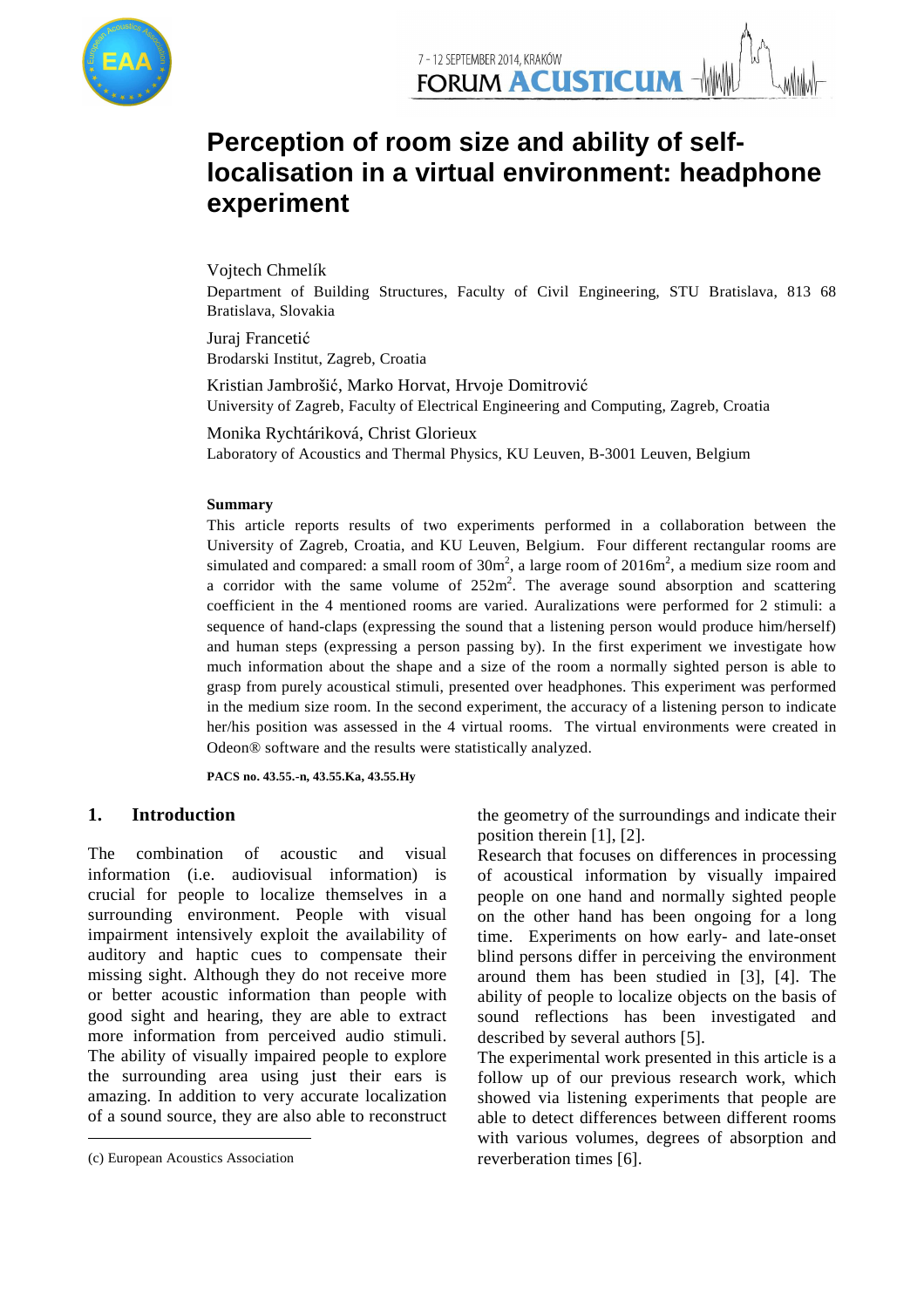# **2. Experiments**

Two different laboratory listening test experiments were performed. The first test was oriented on the determination of the listening person's position in a simulated room, and the second on finding differences between rooms with various sizes and volumes.

#### **1.1. Acoustical simulation**

All of the simulations were performed with acoustical prediction software ODEON® . This software makes use of a hybrid prediction algorithm, which combines an image source method and method of early scattered rays with special ray-tracing and radiosity method that is used for calculation of late reflections. [7]

#### **1.2. Stimuli**

Two natural sounds with impulsive character were used in the experiment. The first one was a hand clap as produced by a standing person. The source was simulated always at a distance of 0,7 m from the receiver's ears. The idea was to investigate the sound produced by the listener himself. The second stimulus was the sound of footsteps of a person moving through the room, while the receiver's position and head orientation stayed unchanged.

# **1.3. Test subjects**

Listening tests were performed with fifteen human subjects. The listeners were aged between 19-47 years. All of them were normally hearing people, 11 men and 4 women. Two of the test persons reported that they have at a basic knowledge in acoustics.

# **1.4. Laboratory listening tests**

The listening tests were performed in an anechoic chamber of the Laboratory of Acoustics and Thermal Physics at KU Leuven, to ensure a quiet environment without any disturbing noises from outside or inside. Preliminary to the test, each subject obtained some basic information about the test and short instructions, how to perform it.

The task of a subject in the first experiment was to decide about her/his position the virtual room based on two different stimuli.

In the second experiment, which was conceived to investigate people's ability to assess the size of a room, the test persons were asked to associate sounds with one of the 4 rooms.



Figure 1. Room 1 - medium size, 12 m x 7 m x 3 m. Three simulated positions - A, B and C



Figure 2. Location of foot steps of a virtual walker used as a source for the simulations.



Figure 3. Room 2 - Long corridor with dimensions of 35 m x 2.4 m x 3 m.



Figure 4. Room 3 - small room with dimensions of 4 m x 3 m x 2.5 m.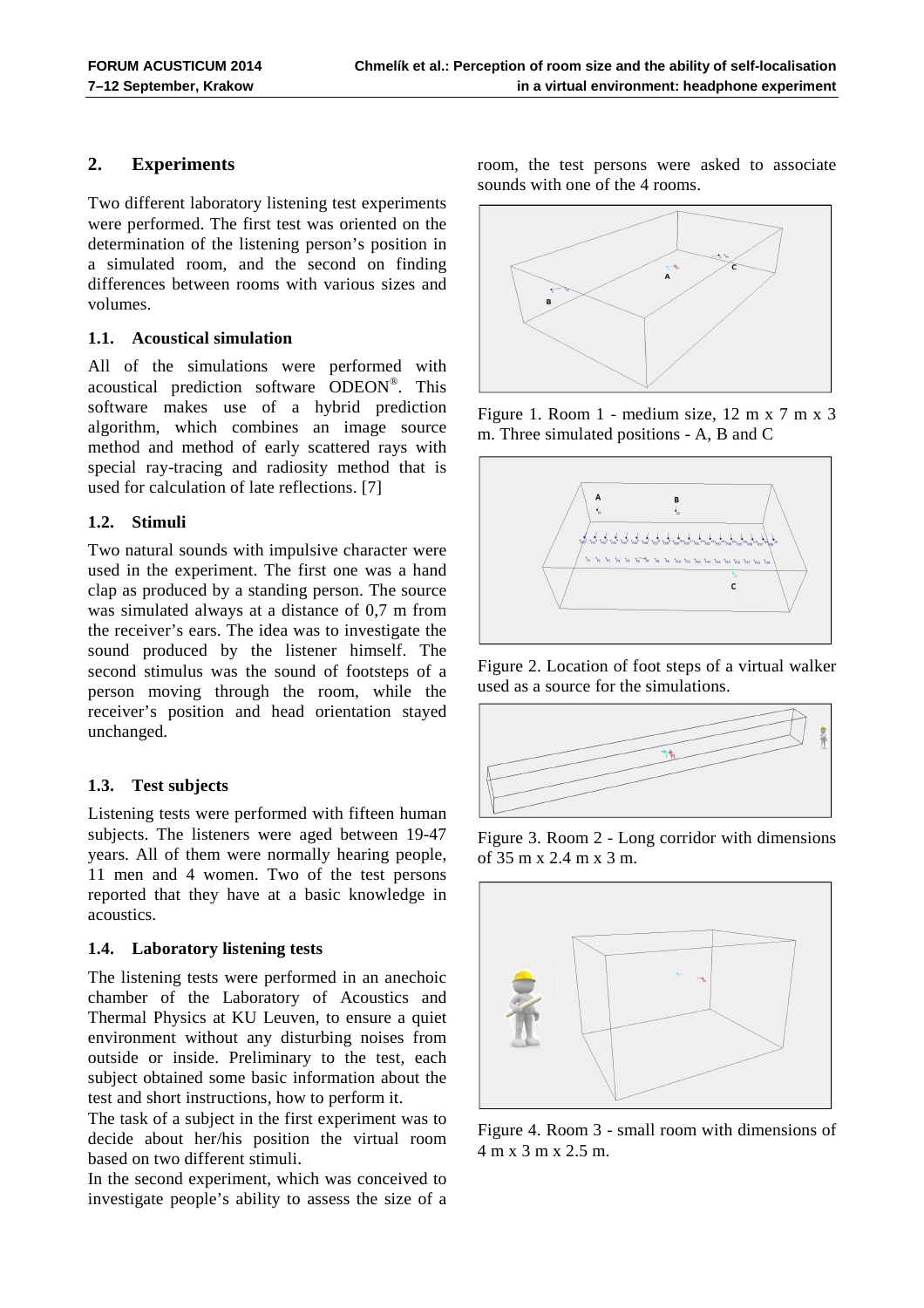$$
\left\lfloor \frac{1}{\alpha} \right\rfloor
$$

Figure 5. Room 4 - large room with dimensions of 4 m x 3 m x 2.5 m.

#### **1.5. Experiment 1: self-localisation in a medium sized room**

The virtual acoustical scenario used for this experiment was a simple shoe-box shaped room with dimensions of 12 m x 7 m x 3m. The volume of the room was  $252 \text{ m}^3$ . In order to investigate the influence of room acoustical parameters on people's ability to localize themselves in a room, a series of scenarios were simulated. The absorption coefficient of the surfaces in the room was varied between the values 0.1, 0.2 and 0.4, except for the floor, which was kept acoustically reflective. For each case, also the scattering coefficients of surfaces were also varied. In a first scenario, the scattering coefficient was set to 0.05. Also a case with a ceiling having a scattering coefficient of 0.9 was simulated. In another scenario, the scattering

coefficient of all surfaces were set to 0.9 for one of the walls and 0.05 for all other surfaces. In total, 9 different configurations were simulated and used in laboratory listening tests.

In the first part of the test the simulated listener was standing in one of three simulated positions (position A - corner of the room, position B center of the room, position C - random position) (Figure 1). The task for the tested person was associate 3 simulation based auralized sounds with the three positions (A,B,C) at which the sounds appeared to be heard.

In the second part of the first test, the stimuli were based on footsteps of a walkthrough virtual person in virtual environment, who walked along the length of the room, as shown in the Figure 2. The orientation of the receiver in the simulation was towards the center of the room. The task in the second part of the first experiment was the same as in the first part, i.e. to associate the perceived listening positions with one of the 3 positions in the virtual room.

#### **1.6. Experiment 2: room size assessment**

In the second experiment, four different rectangular rooms were simulated: Room 1 was the same as in the experiment with selflocalisation; Room 2 (Figure 3) was a long corridor with dimensions of 35 m x 2.4 m x 3 m, and the same volume of 252 m3 as Room 1. Room 3 with dimensions of 4 m x 3 m x 2.5 m and a volume of 30 m3 was the smallest one (Figure 4) and Room 4 the largest, with doubled dimensions



Figure 6. Percentage of correct answers in the listening experiments. Absorption (a) and scattering (s) values are indicated.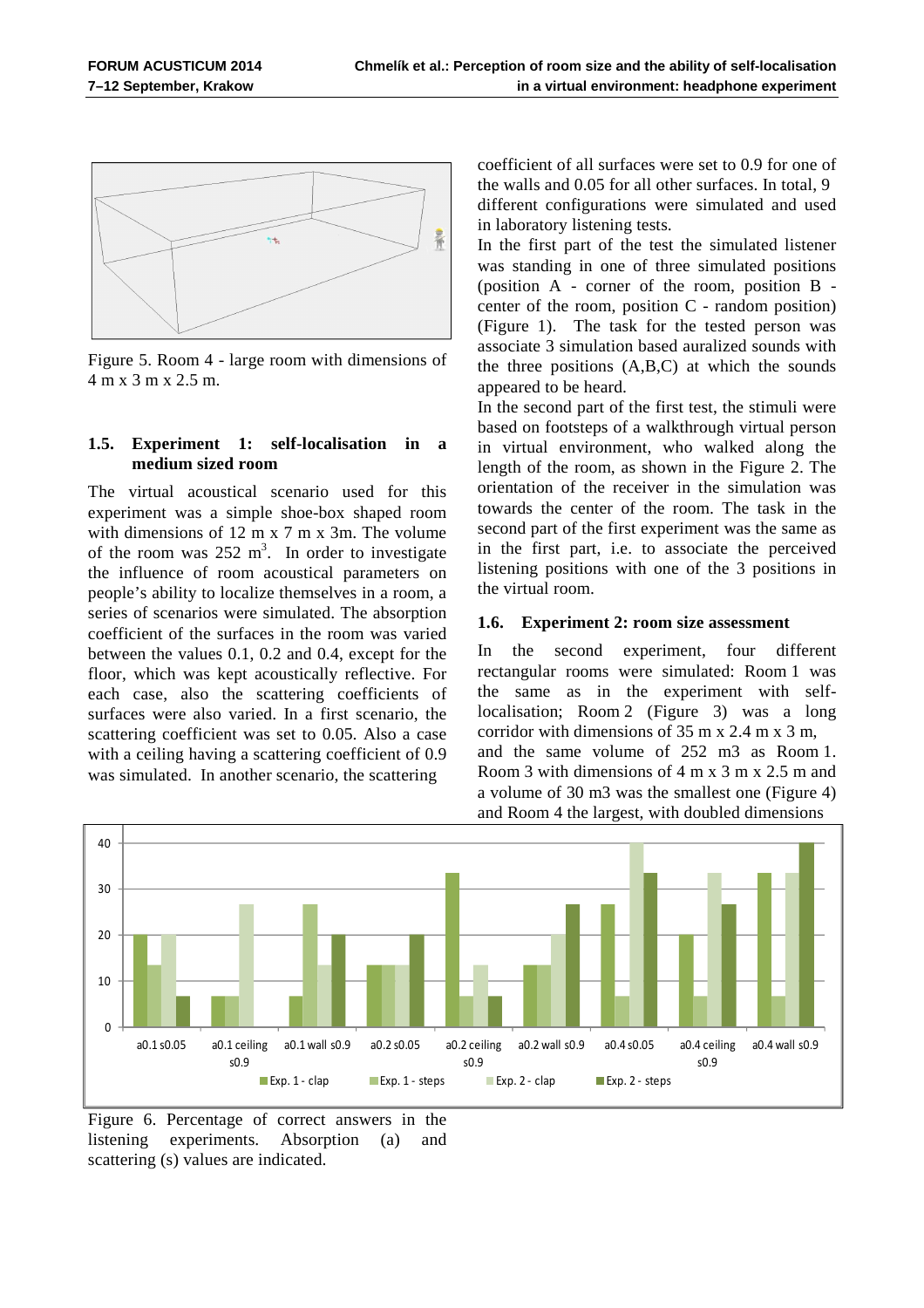in comparison with Room 1, i.e. 24 m x 14 m x 6 m and a volume of 2016 m3 (Figure 5). The same 9 configurations (related to absorption and scattering properties) as in the first experiment.

In the first part of the experiment, the simulated listener was always simulated standing in the middle of the room and listening to series of sound claps produced by him/herself. The task of the subject was to identify the room (Room 1 - 4) in which the sound was produced.

In the second part of the test, the stimuli were based on sound produced by a (simulated) person walking along the room (its central axis), producing the sound of 11 steps. The task was the same as in the first part of the experiment 2, i.e. to identify the room in which the sound was produced.

# **3. Results and discussion**

Figure 6 shows the percentages of correct answers in listening tests performed by test subjects for each of the 9 configurations.

In most cases the percentage of correct answers are hardly above guessing values, indicating that people were hardly able to correctly identify their positions in the room. better though for sound produced by a walking person, compared to handclap sounds.

The influence on the accuracy of the estimates on the acoustic conditions of the room (different absorption and scattering) is depicted in Figures 7- 10. The performance improved when the absorption was higher, for both hand-clap and steps (Figure 8). In the case of self-localisation, no significant influence of scattering was found for hand-clap stimuli (Figure 9). When footstep sounds were used, then scattering on the side wall, was slightly beneficial (Figure 10).

# **Acknowledgements**

The paper partly originated within the framework of the Scientific Grant Agency VEGA 1/0358/13 project.

We would like to acknowledge Marie Jiříčková for help with the listening test experiments.



Figure 7. Self-localisation: percentage of correct answers for different values of absorption coefficient and scattering coefficient



Figure 8. Room size assessment: percentage of correct answers for different values of scattering and scattering coefficient.



Figure 9. Self-localisation: percentage of correct answers according for different values of scattering and absorption coefficient.



Figure 10. Room size assessment: percentage of correct answers for different values of scattering and absorption coefficient.